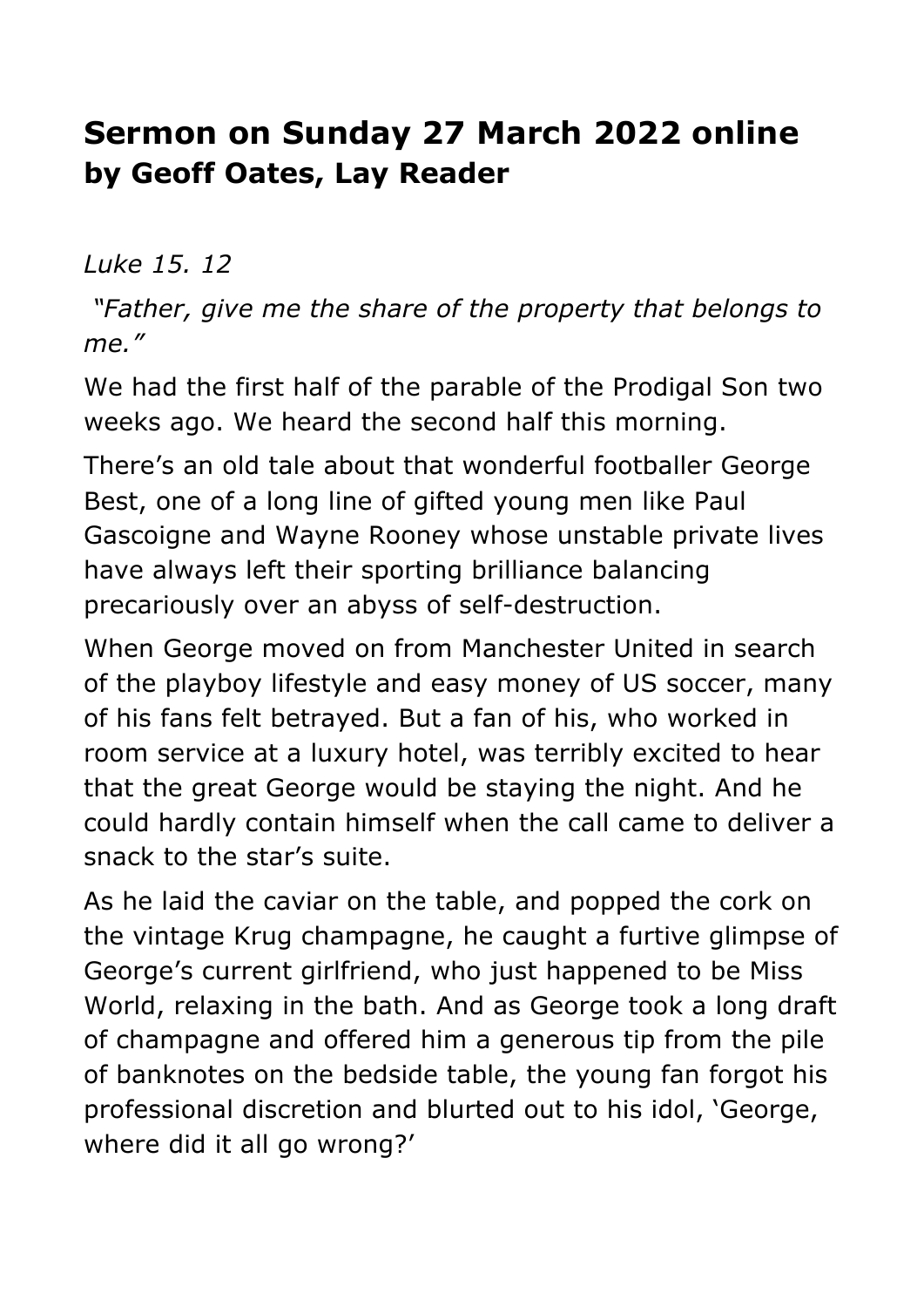For the prodigal son, we can ask the same question. Where did it all go wrong? And I would answer this. Not when he was forced into a dirty, low paid job to avoid starvation. Not when he ran out of money. Not when he fell in with bad company in that distant land. It went wrong as soon as he began to think of 'his share' of the family property as something he could pick up and take away with him.

It's ten years now since my mother died, and my sisters and I faced the task of clearing and selling the family home. We'd moved there when I was a few weeks old, it had been 'home' to us for 50 years, a familiar place we could always go back to, warm and welcoming and full of fond memories. Losing the house felt very much like a second bereavement.

And I remember the chill in my heart when I got the cheque from the executor a few months later and took 'my share of the family property' and paid it into the bank. Because I knew that all that was really valuable in my home and family could not be divided up and turned into a bank draft.

But that is what our young man in the parable wants, and gets. No surprises that it all goes wrong. The minute he takes 'his share', he's already lost everything that is really valuable.

'I want my share now'. Life doesn't work like that - even if our demand were honest. Because when we say, 'I want my share', how often do we really mean, 'I want more than my share'. Isn't that what the whole of our consumer society is based on? I should have more. And if I can't afford it, I'll borrow, or I'll just help myself to it anyway. As long as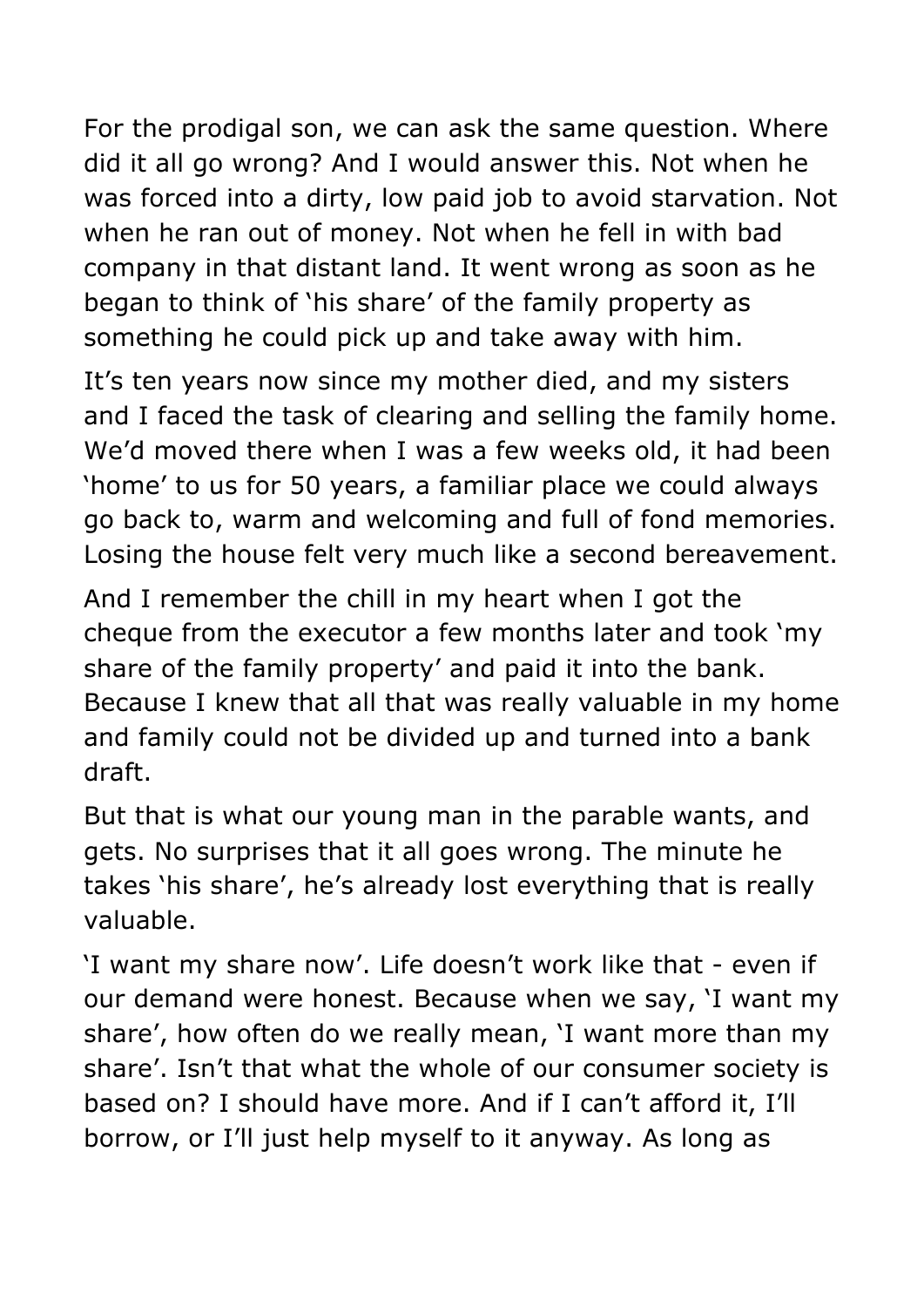anyone around me has something I haven't got – I should have it. It's only my share.

And it's not just individuals, is it? As we become more and more anxious about the world's natural resources, and the world's ever-shrinking capacity to cope with the demands the human race is putting on it, nation after nation steps up to demand 'its share' of the world's wealth, with the ones who already have the most usually shouting the loudest. And I do love that old Native American proverb: 'We do not inherit the earth from our ancestors, we borrow it from our children'. That is already becoming a much bigger debt crisis than anything our Central Bankers talk about. Even across the generations, we need to learn to share.

'I want my share'. But the last thing we have in our minds when we say 'share' is 'sharing'. It's about having and keeping for ourselves.

Of course, the parable of the prodigal son isn't about 'things'. It is about God's love. Luke tells us that Jesus tells this parable 'to the Pharisees', to the judgmental ones who do not understand how God's love reaches out to sinners. They want to keep it all for themselves, an exclusive reward for their faithfulness to the law.

But God's grace cannot be measured and carved up. The young son may take his share of God's bounty and turn his back on him and squander it, but when he returns the very same share is there waiting for him. And if the elder son, the faithful one, whose anger and confusion is the core of the second part of the parable, feels that he has somehow lost out, then he has misunderstood.